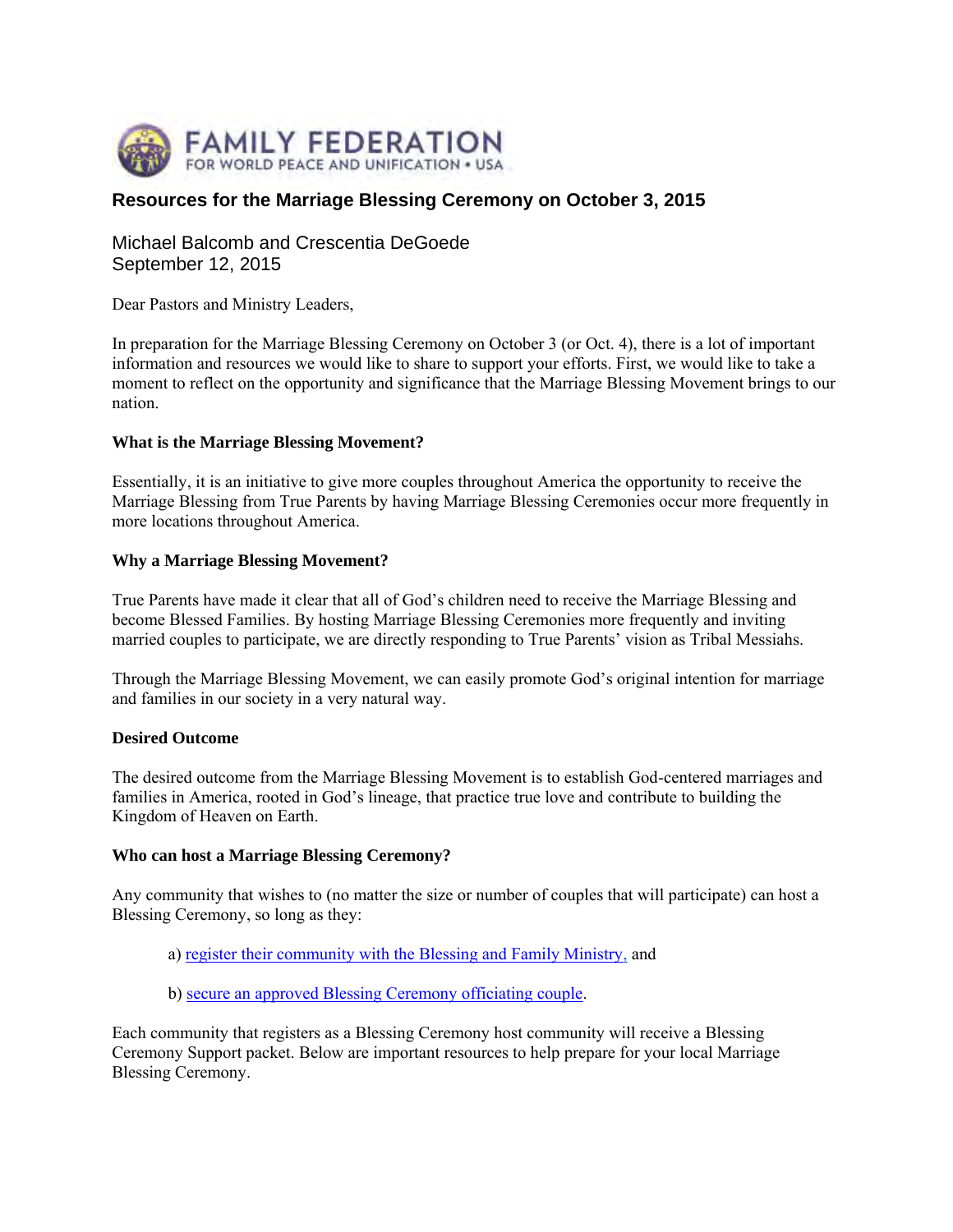# **Please visit our FAQ page [bfm.familyfed.org/marriage-blessing-movement-faq/] for more clarification on the Marriage Blessing Movement.**

# **Participation in the Marriage Blessing Ceremony**

The most important preparation a couple can make is internal. It is important that couples participating in these Blessing Ceremonies understand and appreciate the meaning and value of the Blessing and the messianic role of True Parents. They do not necessarily have to be ready to change their blood lineage or become FFWPU members. However, they should have a sense that it is beneficial for their couple to receive the Blessing, and be willing to offer conditions of gratitude for what they are receiving through the Blessing.

Couples that would like to complete all five steps to change their blood lineage and participate in the October 3 (or Oct. 4) Marriage Blessing Ceremony need to **register online at blessingamerica.org by September 27, 2015**. All other couples should register locally.

The process for a married couple to receive the Blessing and become a Blessed Couple is explained here. This document also clarifies the process for a married couple that is not yet ready to take all the necessary steps to become a Blessed Couple, but would like to receive the Blessing as an initial step towards eventually becoming a Blessed Couple.

**At this time, True Parents have asked that all matched couples participate in the Blessing Ceremony at Foundation Day**, which will be celebrated in the U.S. on February 19, 2016. Matched couples who have special circumstances that make it difficult for them to participate at Foundation Day, and would like to take part in the upcoming Blessing Ceremony on October 3rd (or 4th), please contact Crescentia DeGoede at: cdegoede@unification.org.

# **All Blessing Ceremony support resources are available on the Ministry Leaders Resources section of the BFM website**

**Local Marriage Blessing Ceremony Resources**

Printable Invitational Handouts

You can edit and print these invitational cards locally or through a print shop.

Banner

Still Store Graphic

Program

Note: you can type in your own program details and then print.

Printable backdrop for photos

Recording of the 2014 Foundation Day Blessing (if needed)

You may choose to show certain parts of the recording simultaneously during your local ceremony (e.g. show True Father's prayer or show True Mother Holy Water Ceremony)